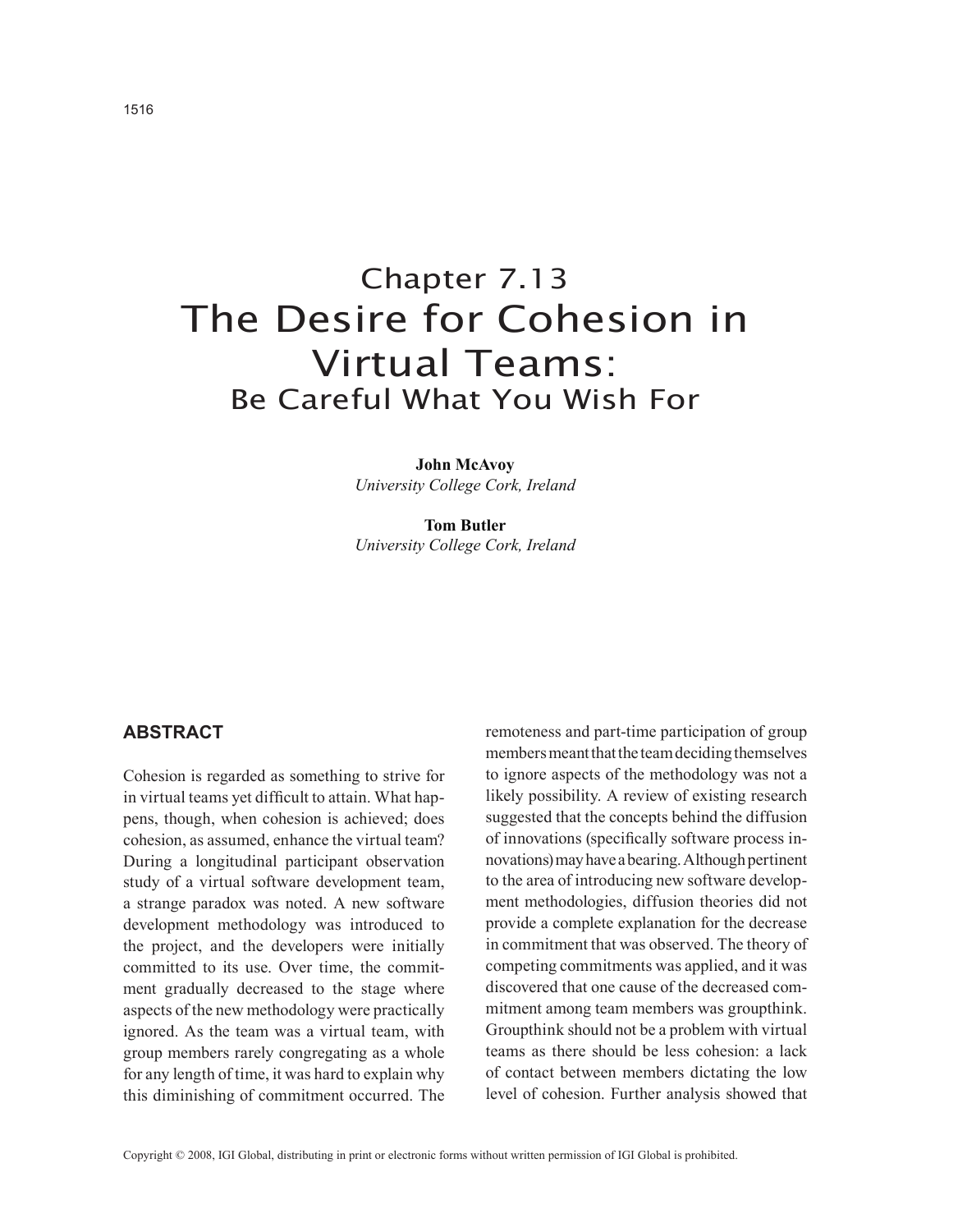traditional peer groupthink was not the issue, but hierarchical groupthink influenced by the project manager had a large influence. These findings are in contrast to most expectations concerning cohesion and virtual teams, including the project management of virtual teams.

## **INTRODUCTION**

Researchers have noted the differences between virtual and face-to-face teams. One of the major differences is in the area of team cohesion. While Mark (1998) found the importance of building relationships and trust for members of virtual teams, Casey and Richardson (2005) provide an example where the use of virtual teams leads to conflict: An us-vs.-them mentality arose. A team that had originally been colocated and worked well together became hostile when working in different locations. De Pillis and Furumo (2006) found cohesion to be lower in virtual teams (although this problem is not necessarily universal). Powell, Picolli, and Ives (2004), in a review of existing research, note that the debate continues as to whether virtual teams achieve cohesion levels similar to traditional teams. Whether virtual teams achieve this or not, it is noticeable from the research described by Powell et al. that cohesion is something to be strived for.

Discussions on change management and the introduction of change in virtual teams should therefore take the differences between virtual and face-to-face teams into account. The focus of this chapter is specifically an examination of why the change to a new software development process, although initially supported by a virtual development team, never materialises. Authors have referred to the escalation of commitment to a failing course of action (Beynon-Davies, 1995; Keil, Mann, & Rai, 2000; Newman & Sabherwal, 1996). This chapter describes the de-escalation of commitment to a succeeding course of action in a virtual team. It does this by concentrating on the social environment surrounding the individuals in the team: one of the six key conceptual

elements of electronic collaboration as described in Koch (2005b).

Change within software development projects is an area of importance to the success of the project as projects, by their very nature, are about change. Although Cushway and Lodge (1999) emphasise the importance of managing change, their description of change management is a restrictive one. For them, the concern is in developing strategies and structures. No mention is made of the teams and individuals who will effect, and be affected by, change. The sole mention of employees is a list of expectations, or required behaviours, such as roles must be carried out in a dependable fashion, and there must be innovation in achieving organisational objectives. In the context of a virtual team, there are further considerations regarding change that need to be addressed.

This chapter describes a case study, undertaken by the authors, that examined the change involved in introducing a software development methodology. The case study is based on a software development project to develop a knowledge management system (KMS) for a European government. A longitudinal study of the development project was undertaken using participant observation as its primary method. The study concentrates solely on the software project team—a virtual team—as opposed to involving the various high-level project sponsors. One aspect of agile software development employed in the project to develop a KMS is the use of user stories. Rather than relying on complex design documents, agile methods espouse the writing of customer requirements in simple language. The stories should describe what is required of a part of the final software project. The longitudinal research into the software development project highlighted a problem with the change to this new process. The developers in the virtual team were initially committed to its use. Over time, the commitment gradually decreased to the stage where aspects of the new methodology were practically ignored. As the team was a virtual team, with